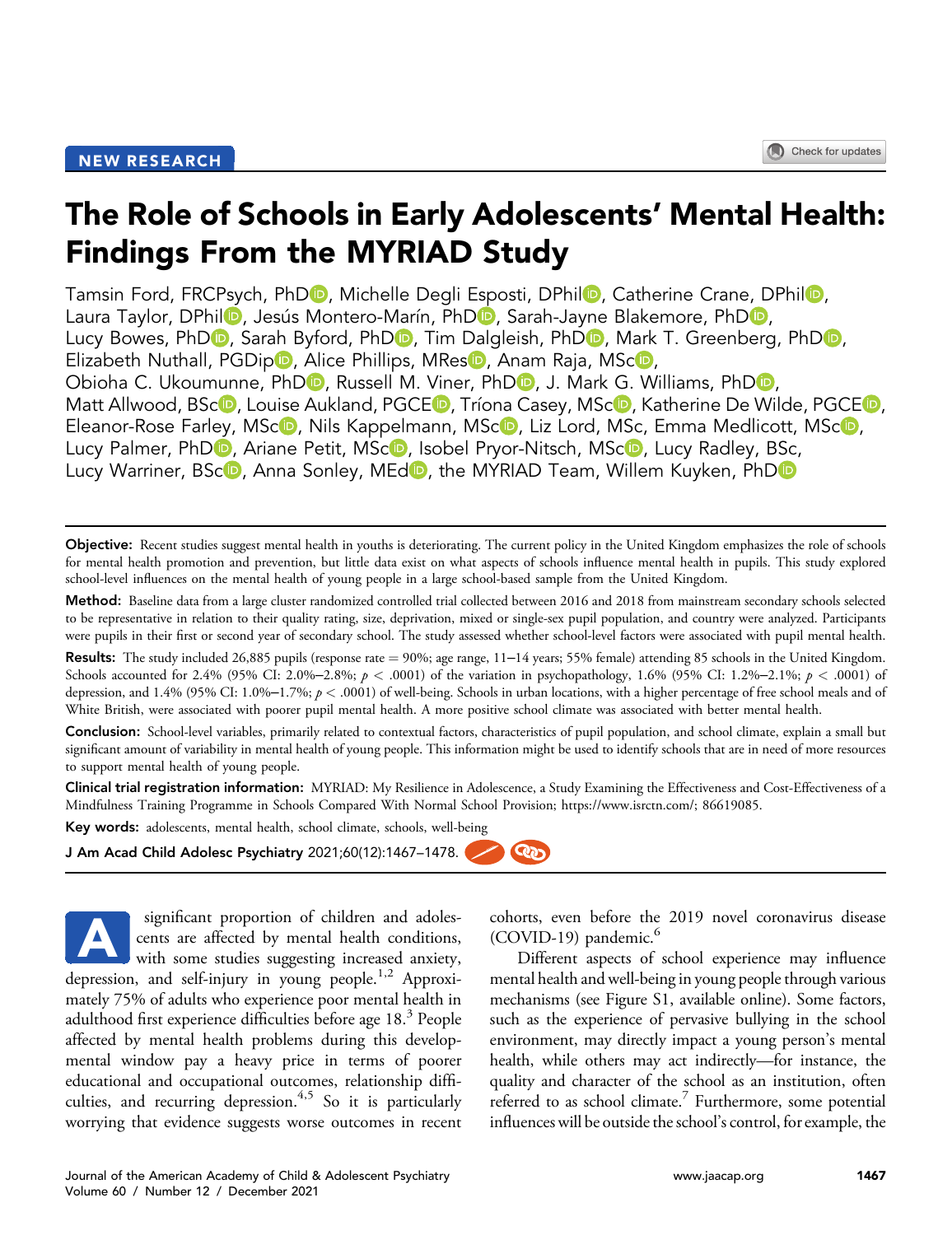socioeconomic profile of the school catchment area, yet may still be important influences on pupils' mental health and therefore could be an indicator of need for additional resources. [8](#page-10-7) Given the long-term and near-universal access that education provides, schools are a potentially powerful setting for delivering effective interventions to support well-being, to prevent mental health problems, and to triage identified dif-ficulties.<sup>[9](#page-10-8)</sup> Mental health provision in schools is highly variable within as well as between countries and is a current policy focus in the United Kingdom, which traditionally has not had a strong school-based mental health service.<sup>10</sup>

The limited literature suggests that school has a small but significant influence on pupils' mental health, explaining  $1\% - 6\%$  of the variation.<sup>[2](#page-10-1), 11</sup> For example, the sense of school-connectedness is associated with mental health and educational outcomes.[7](#page-10-6) A relationship between school-level sense of community and the well-being of the pupils has been observed<sup>11</sup>: young adolescents attending schools with higher levels of bullying are more likely to have poor mental health, $12$  while school-level collective efficacy is more strongly related to adolescent alcohol use than neighbourhood-level collective efficacy.<sup>[13](#page-10-12)</sup>

Nevertheless, schools operate in a wider structural or socioeconomic context, with factors such as deprivation directly and consistently affecting mental health.<sup>[14](#page-10-13)</sup> Even though schools may not be able to alter the broader context of the catchment area from which their pupils come, there is some evidence that they can still affect mental health of pupils over and above these powerful structural influences. For example, the US National Longitudinal Study of Adolescent Health suggested that school-level variables influence symptoms of depression in adolescents over and above structural neighborhood factors.<sup>[15](#page-10-14)</sup> Similarly, a Scottish cohort study that followed subjects from childhood into middle age reported school-level effects on adult self-rated health, after accounting for structural socioeconomic fac-tors.<sup>[16](#page-10-15)</sup> Together, this limited literature suggests that while schools operate in a wider context, they may nonetheless have a specific role to play in the mental health of their students. At minimum, understanding these factors and mechanisms could help target prevention and intervention, using the school as a vehicle for evidence-based programs.<sup>8</sup>

In this study, we aimed to determine the extent to which variability in mental health of pupils is attributable to schools and describe which school-related factors are associated with pupils' mental health, including wider structural socioeconomic factors (urbanity, area-level deprivation), characteristics of the school community (free school meals, special educational needs or disabilities support, ethnicity), and operational features of the school (school size, pupil-toteacher ratio, mixed/single sex, school quality, social and

emotional learning [SEL] provision, and school climate). We used a large ( $N = 26,885$ ) sample of pupils attending 85 secondary schools from the United Kingdom, collecting data on psychopathology, depression, and well-being using well-established continuous measures.

## **METHOD**

This study is a cross-sectional secondary analysis of baseline data collected as part of the MYRIAD Project, a cluster randomized controlled trial evaluating whether school-based mindfulness training improves mental health of young people (ISRCTN Registry reference  $86619085$ .<sup>[17](#page-10-16)</sup> Data used in this study were collected before randomization of the schools and at least 1 year before the delivery of any intervention, and thus the current analysis is not part of the intervention study. The rationale for the trial is explained in the study protocol.<sup>17</sup> Administrative data were linked and collected from the 85 UK schools participating in the trial (75 in England, 4 in Northern Ireland, 3 in Scotland, and 3 in Wales), 739 teachers, and 26,885 pupils 11‒14 years of age who were in their first or second year of secondary school during the 2016–2017 and 2017–2018 academic years. The study was approved by the University of Oxford Medical Sciences Division Ethics Committee.

We recruited schools  $(N = 85)$  in 2 cohorts: pupils provided baseline data in the academic year 2016–2017 (cohort 1;  $n = 13$ ) or 2017–2018 (cohort 2;  $n = 72$ ). Participant flow is described in Figure S2, available online, and additional details about study design, recruitment, and procedure are provided in Supplement 1, available online. All mainstream UK secondary schools, including private schools, were eligible if they had a substantive appointed headteacher, had not been judged inadequate in their most recent official inspection (to mitigate any risk for trial implementation), and had a strategy and structure in place for delivery of SEL (which is usually taught in Personal, Social, Health, and Economic Education in England; see Supplement 2, available online).

Three groups of school-level factors were identified: factors that related to the broader school context; characteristics of the school community, and operational features of the school (Figure S1, available online). Measures that were directly comparable across England, Northern Ireland, Scotland, and Wales were selected, where possible; otherwise, measures were mapped to their English equivalent. Pupillevel measures included mental health and demographics.

The broader school context represented wider structural socioeconomic factors in the area which the school was located, including whether a school was in a rural or urban area, and area-level deprivation (Index of Multiple Deprivation decile rating; see Supplements 1 and 2, available online) obtained by linking to the school's post code. In terms of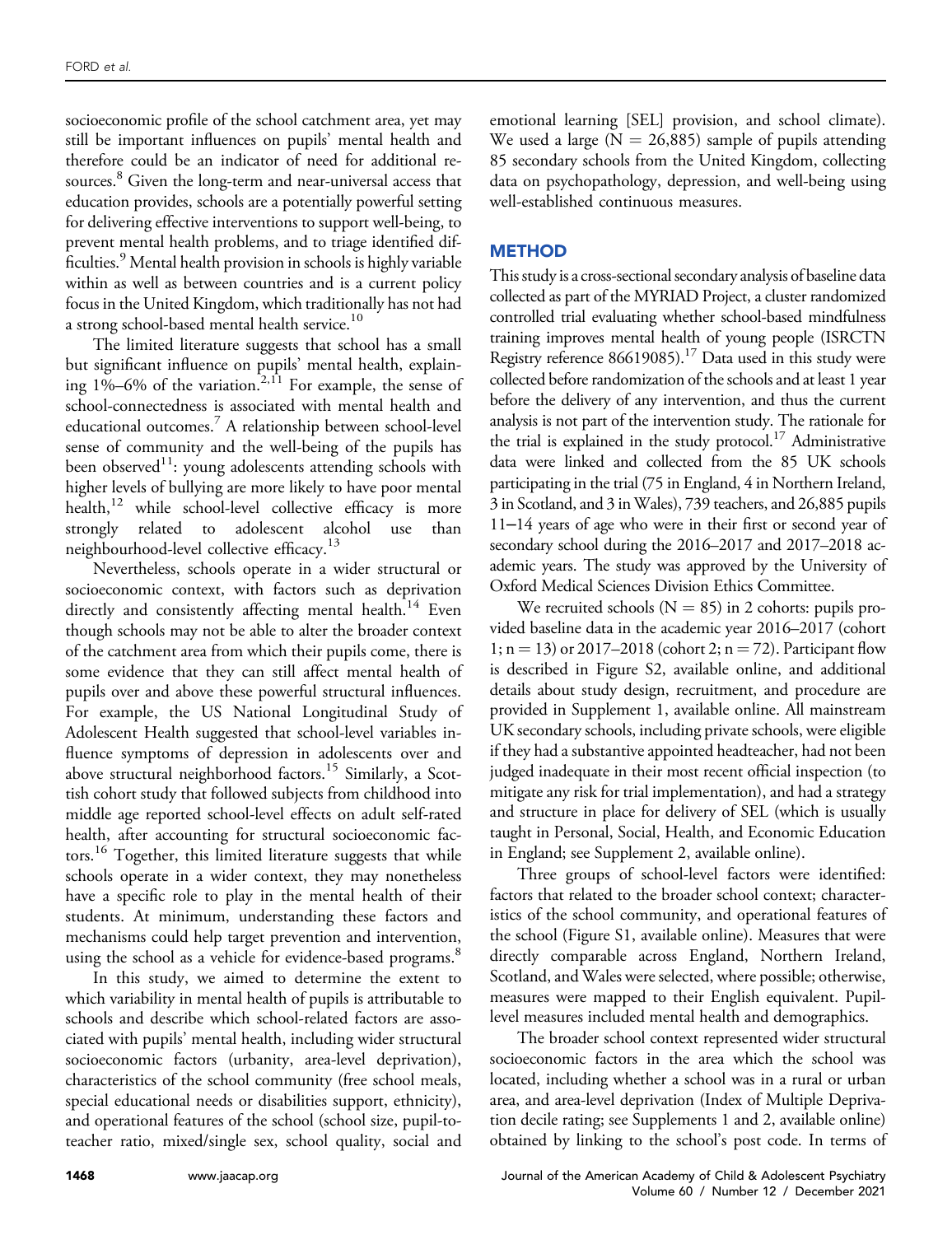characteristics of school community, we obtained the number of pupils in each school who were eligible for free school meals (as an indicator of socioeconomic status), received support for special educational needs or disabilities, and were White British (see Supplement 2, available online). The operational features of the school were the total number of pupils and the pupil-to-teacher ratio for all schools, which were also classified as mixed or single sex. An ordinal variable described overall school quality based on inspection ratings (Office for Standards in Education for England; see Supplement 2, available online), which was analyzed as an ordinal categorical variable  $(0 =$  requires improvement;  $1 =$  good;  $2 =$  outstanding). SEL provision was assessed against 16 quality indicators via a semistructured interview with the staff member with overall responsibility for the subject (see Supplement 2, available online). Participating teachers within each school completed 3 subscales from the Alaska School Climate and Connectedness Survey (School Leadership and Involvement, Staff Attitudes, and Respectful Climate) to provide a rating of school climate (data sources and further details are provided in Supplements 1 and 2, available online).

Mental health of pupils (eg, psychopathology, depression, and well-being) was measured with 3 validated selfreport questionnaires: the Strengths and Difficulties Questionnaire (SDQ),<sup>18</sup> the Center for Epidemiologic Studies-Depression (CES-D) Scale,<sup>19</sup> and the Warwick-Edinburgh Mental Well-Being Scale (WEMWBS).<sup>20</sup> The SDQ is a 25-item questionnaire that assesses psychopathology over the previous 6 months and is validated for use in school-age children. The 5 subscales assess emotional symptoms, conduct problems, hyperactivity/inattention, peer problems, and prosocial behavior. We report a total score (range, 0–40) derived by summing the first 4 subscales, where higher scores indicate higher levels of psychopathology. The CES-D Scale is a 20 item questionnaire that assesses depressive symptoms and has been validated for use in adolescents. Each item is rated on a scale from 0 to 3, yielding a total score between 0 and 60, where higher scores indicate more symptoms of depression. The WEMWBS is a 14-item measure assessing mental wellbeing that has been validated for use in adolescents. Each item is scored on a scale from 1 to 5, yielding a total score between 14 and 70 (higher scores indicate greater well-being). Pupils also provided data on their gender (male, female, other/ prefer not to say) and ethnicity (White, Asian, Black, and Mixed and other ethnic minorities [eg, Arab]). Pupils' ages were obtained from school.

## Analytic Approach

Multilevel linear regression models were fitted using lme4 in  $R$  3.5.2<sup>21</sup> to estimate school-level variance in pupils' mental

health—psychopathology, depression, and well-being, which were analyzed separately throughout. We reported the intracluster (intraschool) correlation coefficient (ICC), which is the proportion of the total variance in the outcome attributed at the school level. We fitted variance components (empty) multilevel models with no fixed predictors to estimate the ICCs for pupils' mental health. We then fitted multilevel models to estimate the ICCs for pupils' mental health, while using pupils' gender, age, and ethnicity as predictors to control differences across clusters on these individual level variables. The 95% CIs and  $p$ values for the ICCs were obtained using nonparametric bootstrapping.

We explored whether school factors accounted for any school-level variation in pupils' mental health. First, we examined the unique associations between each school factor and pupils' mental health, while accounting for pupils' nesting within schools using multilevel regression models, with random intercepts only. Next, we fitted our 3 main multilevel models corresponding to the 3 types of school-level factors, as described above and in Figure S1, available online. School-related factors that belonged to the same type were entered as covariates in the same multivariable model. We further adjusted for gender, age, and ethnicity at the pupil level to verify that the associations between school factors and pupils' mental health remained stable. We report sensitivity analyses to test for possible differences between pupils who were in their first year of secondary school compared with pupils who were in their second year as well as between pupils scoring above and below cutoff for probable caseness of psychopathology. Thus, we stratified by year group and separately by SDQ caseness  $(SDQ \geq 18)$ ,<sup>22</sup> and we reran the analyses on the different subsamples and descriptively compared them to spot any potential substantial difference. We also used a similar approach to run restricted subanalyses for schools in England only ( $n = 75$  schools;  $n = 24,842$  pupils).

To assist the interpretation of results, we grand mean centered all continuous pupil (age) and school factors. Multilevel models were fitted using restricted maximum likelihood estimation, and model assumptions and fit were checked via absolute model fit indices (root mean square error of approximation <0.10 and standardized root mean square residual  $\langle 0.08 \rangle^{23}$  $\langle 0.08 \rangle^{23}$  $\langle 0.08 \rangle^{23}$  We conducted complete case analyses, as there were minimal missing data (range, 0.0%– 2.8%) (Table S1 and Table S2, available online), and used 2-sided contrasts with a significance level of .05. Although the study was exploratory, we checked for inflation of type I errors from multiple testing by controlling for the false discovery rate and calculating Benjamini-Hochberg adjusted  $\n p \text{ values.}^{24}$  $\n p \text{ values.}^{24}$  $\n p \text{ values.}^{24}$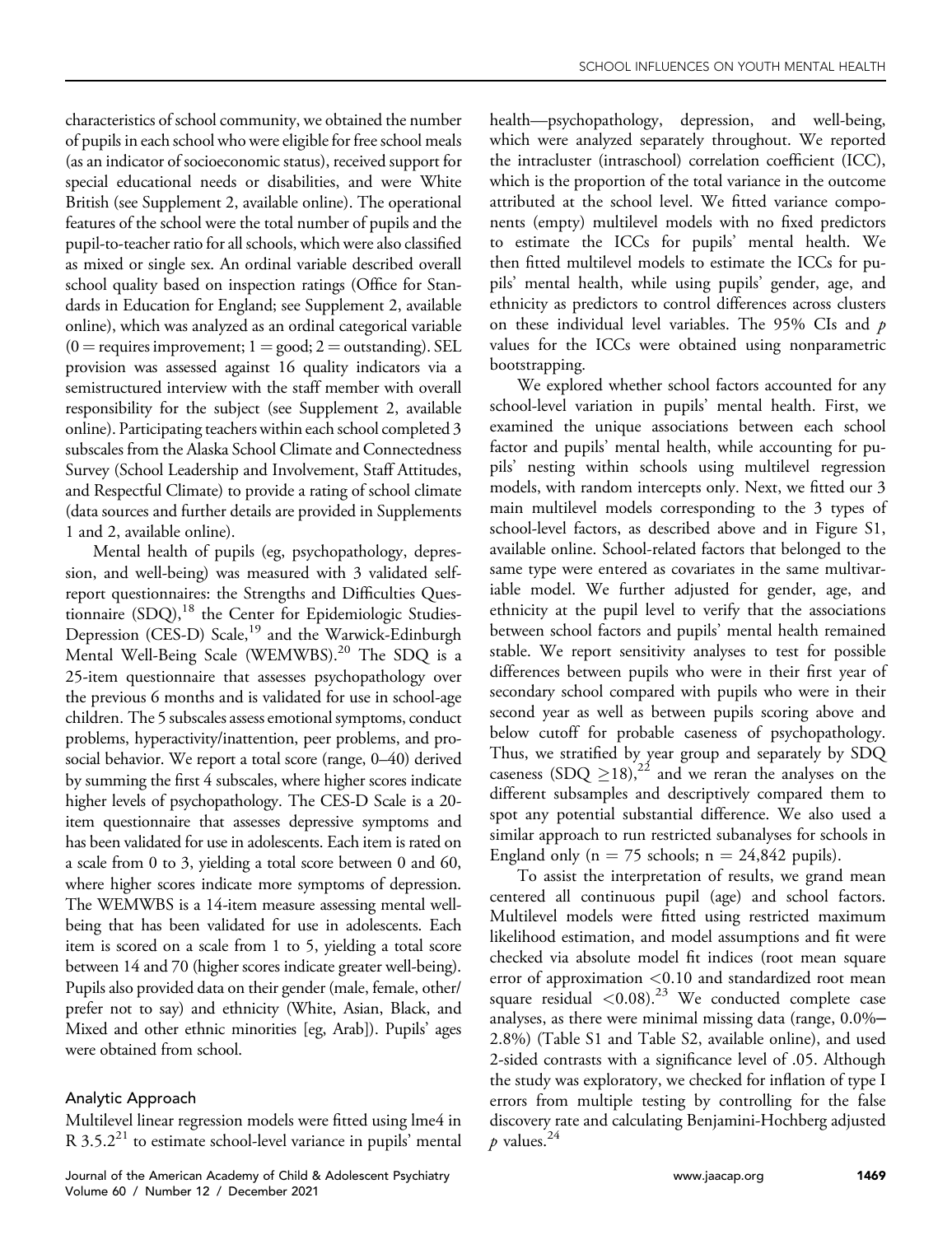<span id="page-3-0"></span>

| <b>TABLE 1</b> Characteristics of Schools ( $N = 85$ ) and Pupils ( $N =$<br>26,885) |         |                     |
|--------------------------------------------------------------------------------------|---------|---------------------|
| Characteristic                                                                       |         | <b>Value</b>        |
| School context                                                                       |         |                     |
| Urbanicity, n (%)                                                                    |         |                     |
| Rural                                                                                | 13      | (15.29)             |
| Urban                                                                                | 72      | (84.71)             |
| Area-level deprivation, IMD,                                                         | 5.82    | (2.73)              |
| mean (SD)                                                                            |         |                     |
| Characteristics of school community                                                  |         |                     |
| Percentage of pupils eligible for                                                    | 12.21   | (9.33)              |
| free school meals, mean (SD)                                                         | 9.99    |                     |
| Percentage of pupils receiving                                                       |         | (5.56)              |
| SEND support, mean (SD)<br>Percentage of pupils who are White                        | 76.15   |                     |
| British, mean (SD)                                                                   |         | (24.58)             |
| Operational features of the school                                                   |         |                     |
| Mixed or single sex school (n, %)                                                    |         |                     |
| Mixed                                                                                | 74      | (87.06)             |
| Female only                                                                          | 11      | (12.94)             |
| Number of pupils, mean (SD)                                                          | 1016.15 | (337.02)            |
| Pupil-to-teacher ratio, mean (SD)                                                    | 15.92   | (1.85)              |
| School quality, OFSTED rating <sup>a</sup> ,                                         |         |                     |
| n (%)                                                                                |         |                     |
| Requires improvement                                                                 | 14      | (17.28)             |
| Good                                                                                 | 47      | (58.02)             |
| Outstanding                                                                          | 20      | (24.69)             |
| SEL provision quality rating,                                                        | 11.99   | (2.58)              |
| mean (SD)<br>Teacher-rated school climate,                                           | 3.94    | (0.28)              |
| SCCS, mean (SD)                                                                      |         |                     |
| <b>Pupil sociodemographics</b>                                                       |         |                     |
| Gender, n (%)                                                                        |         |                     |
| Female                                                                               | 14,499  | (55.25)             |
| Male                                                                                 | 11,201  | (42.68)             |
| Other/prefer not to say                                                              | 543     | (2.07)              |
| Age, y, mean (range)                                                                 |         | 12.20 (10.90-14.73) |
| Ethnicity, n (%)                                                                     |         |                     |
| <b>White British</b>                                                                 | 19,652  | (75.18)             |
| Asian                                                                                | 2,731   | (10.45)             |
| <b>Black</b>                                                                         | 1,432   | (5.48)              |
| Mixed and other ethnic                                                               | 2,325   | (8.89)              |
| minorities (eg, Arab)                                                                |         |                     |
| <b>Pupil mental health</b>                                                           |         |                     |
| Psychopathology, SDQ <sup>b</sup> ,                                                  | 11.85   | (6.50)              |
| mean (SD)                                                                            |         |                     |
| Normal, n (%)                                                                        | 17,781  | (67.60)             |
| Borderline, n (%)                                                                    | 3,309   | (12.58)             |
| High, n (%)                                                                          | 1,657   | (6.30)              |
| Very high, n (%)                                                                     | 3,554   | (13.51)             |
| Depression, CES-D <sup>c</sup> ,                                                     | 13.62   | (10.06)             |
| mean (SD)                                                                            |         |                     |
| Normal, n (%)                                                                        | 17,844  | (67.21)             |

(continued)

## TABLE 1 Continued

| Characteristic                |       | Value   |
|-------------------------------|-------|---------|
| At risk, n (%)                | 5.910 | (22.26) |
| Caseness, n (%)               | 2.796 | (10.53) |
| Well-being, WEMWBS, mean (SD) | 49.57 | (9.87)  |

Note: Sample size (n) and percentage (%) are given for categorical variables, and mean and SD are given for continuous variables; complete sample ( $N = 85$  schools;  $N = 26,885$  pupils), but number varies owing to missing data.  $CES-D = Center$  for Epidemiological Studies-Depression;  $IMD = index of multiple \, \text{deprivation}$ ; OFSTED = Office for Standards in Education;  $SCCS =$  School Climate and Connectedness Survey;  $SDQ =$  Strengths and Difficulties Questionnaire;  $SEL = social$ and emotional learning;  $SEND = special$  educational needs and  $disability$ ; WEMWBS = Warwick-Edinburgh Mental Well-Being Scale. OFSTED operates in England only.

<sup>b</sup>SDQ cutoff points: normal (0–14); borderline (15–17); high (18–19); very high (20–40).<sup>[25](#page-11-3)</sup>

<sup>c</sup>CES-D cutoff points: low (0-15); at risk of depression (16-27); caseness  $(28-60).^{23}$  $(28-60).^{23}$  $(28-60).^{23}$ 

## RESULTS

[Table 1](#page-3-0) presents the characteristics of the sample of schools and pupils. Most schools were in an urban area (85%). Inspection quality ratings suggested that 17% required improvement, 58% were good, and 25% were outstanding. There was, however, considerable variation between schools in terms of pupil ethnicity, levels of pupil eligibility for free school meals, and receipt of support for special educational needs or disabilities. School area-level deprivation also differed markedly between schools, and there was variation between schools in size, pupil-to-teacher ratio, and SEL provision. Eleven (13%) schools were single gender, all of which were girls' schools. Mental health of pupils was in line with national estimates for this age group (range, 10–14 years old)[.19](#page-10-18)[,20,](#page-10-19)[22](#page-11-0)

A small but statistically significant proportion of the total variance in pupils' mental health was explained at the school level ([Table 2](#page-4-0)). The amount of variance attributable to schools was highest for psychopathology at 2.4% (95% CI: 2.0%–2.8%), followed by depression at 1.6% (95% CI: 1.2%–2.1%) and well-being at 1.4% (95% CI: 1.0%– 1.7%). All 3 ICCs were similar after including pupils' individual characteristics (gender, age, and ethnicity) ([Table 2](#page-4-0)) as predictors in the model. A sensitivity analysis showed no difference between pupils who were in their first year of secondary school compared with pupils who were in their second year or between pupils' scoring above and below cutoff for caseness of psychopathology (Table S3 and Table S4, available online). Restricted analyses for England showed a similar pattern of results (Table S5, available online).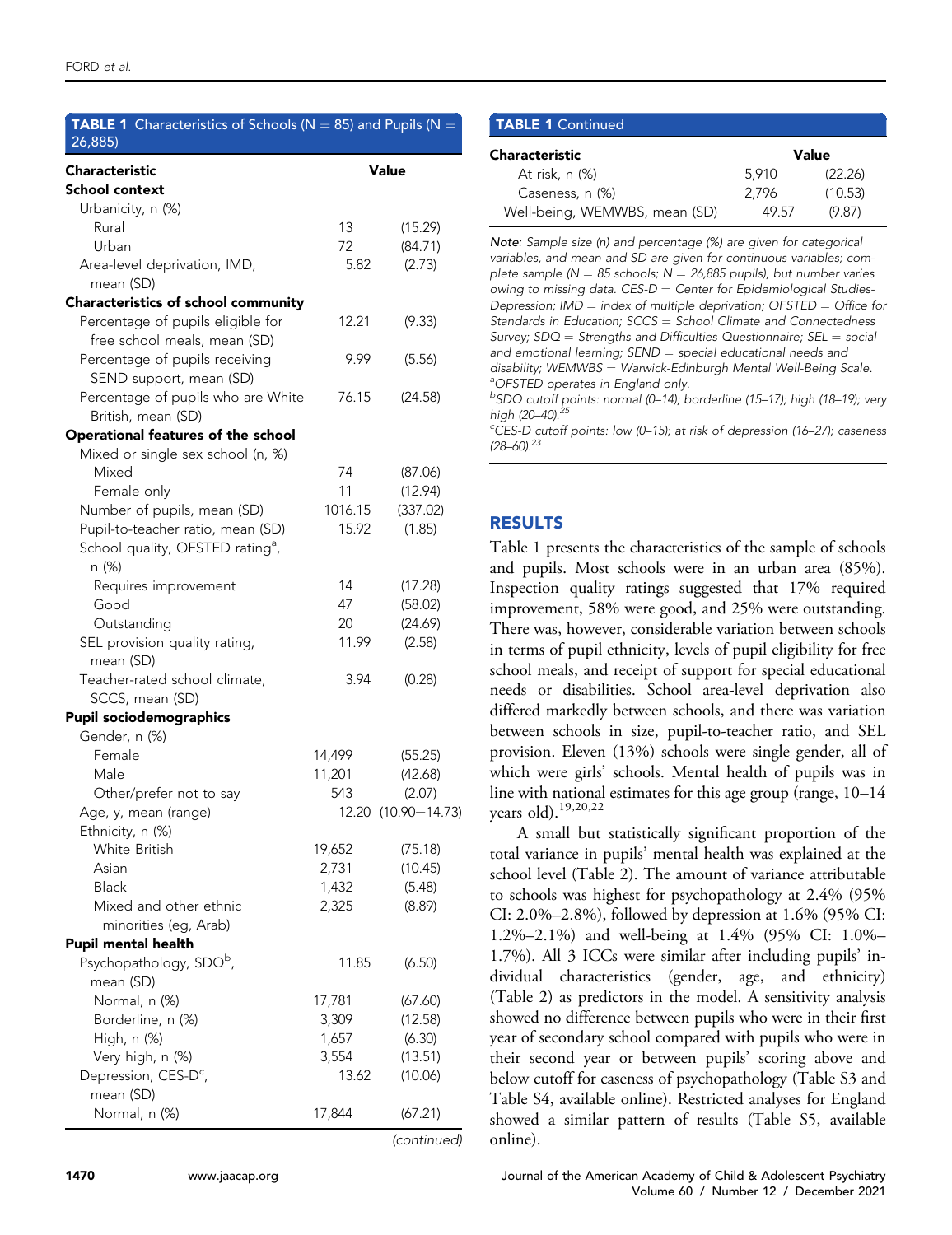Associations for the 3 types of school-related factors and psychopathology, depression, and psychological well-being in pupils are presented in [Table 3](#page-5-0) (the unique associations are presented in [Table 4\)](#page-7-0). Among school context variables, urban location was positively associated with depression in pupils (regression coefficient  $[B] = 0.90; 95\%$  CI: 0.05 to 1.74;  $p = .04$ ), even when adjusting for school area-level deprivation and individual confounders. School area-level deprivation, in contrast, was not associated with psychopathology, depression, or psychological well-being in pupils, suggesting better mental health and well-being among pupils attending schools located in rural areas, regardless of whether the area surrounding the school is affluent or deprived.

In the school community, a higher percentage of free school meal eligibility was associated with higher levels of psychopathology in pupils  $(B = 0.06; 95\% \text{ CI: } 0.03 \text{ to } 0.01)$ 0.09;  $p < .001$ ), even while accounting for the percentage of pupils receiving special educational needs or disabilities support and school ethnic composition. A higher proportion of White British pupils in schools was correlated with higher levels of psychopathology ( $B = 0.02$ ; 95% CI: 0.01 to 0.03;  $p < .001$ ) and lower levels of well-being  $(B = -0.02; 95\% \text{ CI: } -0.03 \text{ to } -0.01; p = .001$ , when accounting for the percentage of pupils receiving special educational needs or disabilities support and free school meal eligibility. The association with well-being remained after adjusting for individual-level confounders but was attenuated for psychopathology ( $B = 0.01$ ; 95% CI: 0.00 to 0.032;  $p = .054$ ). There was no association between the percentage of pupils receiving support for special educational needs or disabilities and pupils' mental health.

Among operational features of the school, teacher-rated school climate was the only school-level factor to show associations with mental health of pupils. In schools with a more positive school climate, pupils reported less psychopathology, less depression, and greater mental wellbeing ([Table 4](#page-7-0)). Teacher-rated positive school climate remained associated with lower levels of psychopathology  $(B = -1.11; 95\% \text{ CI: } -2.19 \text{ to } -0.03; p = .046) \text{ after}$ adjusting for other operational variables (mixed/single sex school, school quality, school size, pupil-to-teacher ratio, and SEL provision) and after adjusting for individual confounders [\(Tables 2](#page-4-0) and [3\)](#page-5-0). However, the associations between school climate and depression or well-being were attenuated when adjusted for other operational variables and confounders ([Tables 2](#page-4-0) and [3\)](#page-5-0). Some associations were attenuated when using  $p$  values adjusted for multiple testing (eg, school urbanity and higher depression), but differences were minimal [\(Table 5\)](#page-8-0). Results also did not significantly change when restricting the analyses to England only (see Table S6, available online). The only potentially meaningful difference was that school size was negatively associated with higher levels of depression in English schools, after controlling for individual characteristics.

To assess whether these relationships were influenced by how long pupils had been in the school, we compared pupil year groups (eg, pupils in their first year who had recently joined the school and pupils in their second year who had typically been immersed in the school culture for 12 months longer). We found no evidence to suggest that there were systematic differences in school-level variance across these 2-year groups.

### **DISCUSSION**

Given the increasing recent focus of policy makers and researchers on the role of schools in mental health of young people,  $9,10$  $9,10$  we examined the extent to which variation in mental health of young people could be explained by variables operating at the school level in current secondary schools in the United Kingdom. We considered

#### <span id="page-4-0"></span>TABLE 2 Intraclass Correlation Coefficients for School-Level Variance of Pupils' Mental Health

|                                |        | n                         | Unadjusted models                           | n | Adjusted models for pupil's<br>age, gender, and ethnicity |  |                                  |   |  |
|--------------------------------|--------|---------------------------|---------------------------------------------|---|-----------------------------------------------------------|--|----------------------------------|---|--|
| <b>Pupil's mental health</b>   |        | <b>Pupils Schools ICC</b> | (95% CI)                                    | D | <b>Pupils Schools ICC</b>                                 |  | (95% CI)                         | p |  |
| Psychopathology, SDQ           | 26.303 | 85                        | $0.024$ (0.020 to 0.028) < .0001 26,127     |   | 85                                                        |  | $0.022$ (0.017 to 0.026) < .0001 |   |  |
| Depression, CES-D Scale 26,549 |        | 85                        | $0.016$ (0.012 to 0.021) $\lt$ 0.001 26,078 |   | 85                                                        |  | $0.015$ (0.011 to 0.018) < .0001 |   |  |
| Well-being, WEMWBS             | 26.463 | 85                        | $0.014$ (0.010 to 0.017) $< .0001$ 26,073   |   | 85                                                        |  | $0.014$ (0.010 to 0.017) < .0001 |   |  |

Note: Multilevel models are based on complete case analysis; total sample (N = 85 schools; N = 26,885 pupils), but number varies owing to missing data. CES-D = Center for Epidemiologic Studies-Depression; ICC = intraclass correlation coefficient; SDQ = Strengths and Difficulties Questionnaire; WEMWBS = Warwick-Edinburgh Mental Well-Being Scale.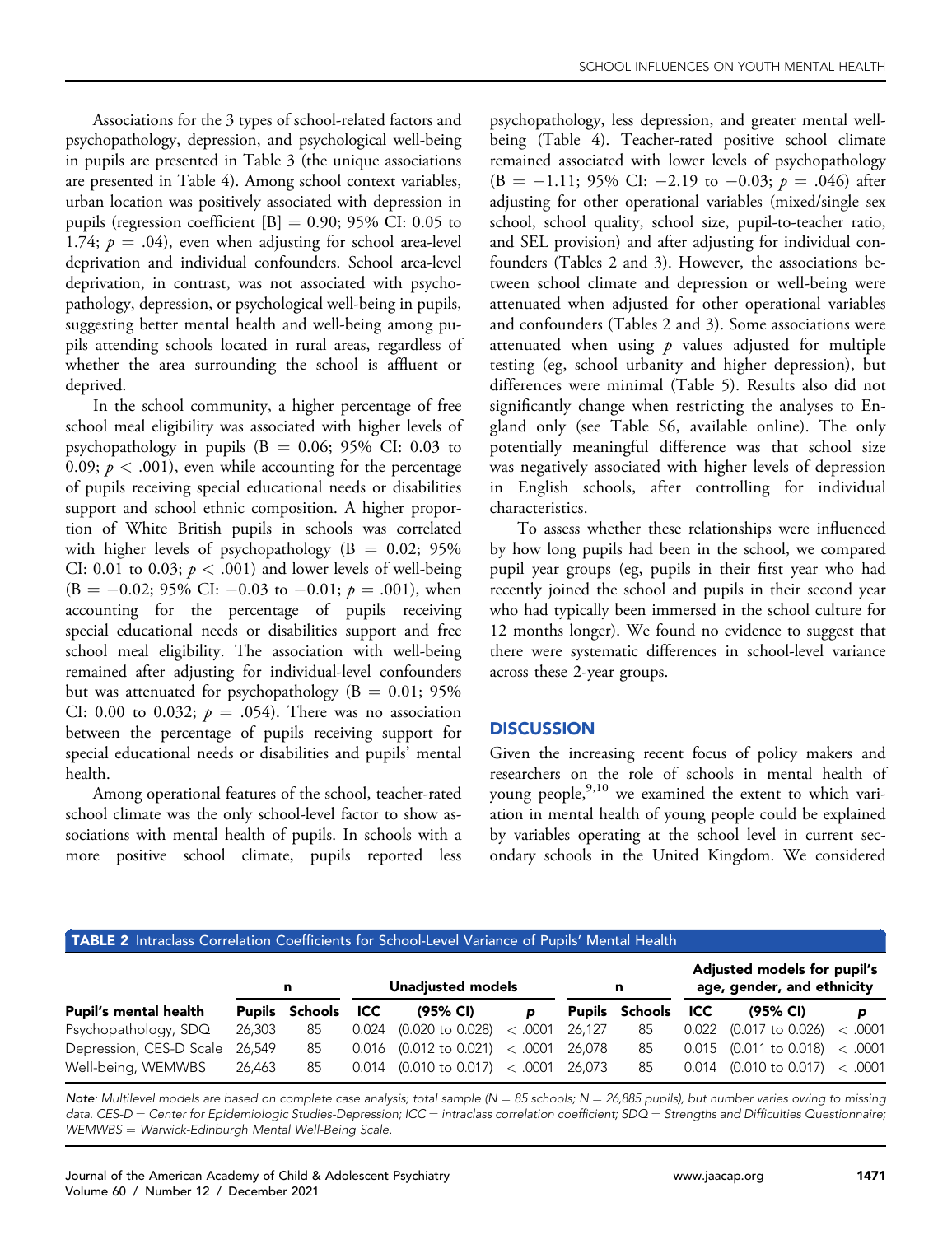#### TABLE 3 Results From Multilevel Models With Random Intercepts Showing Grouped Associations Between Different Types of School Factors and Pupils' Mental Health

<span id="page-5-0"></span>

|                                                    |                      |                                     |       | Psychopathology (SDQ) |                                                              |       |                          |                                   |      | <b>Depression (CES-D Scale)</b>                                     |                                    | <b>Well-being (WEMWBS)</b> |                                               |                                                                     |              |         |                                      |  |
|----------------------------------------------------|----------------------|-------------------------------------|-------|-----------------------|--------------------------------------------------------------|-------|--------------------------|-----------------------------------|------|---------------------------------------------------------------------|------------------------------------|----------------------------|-----------------------------------------------|---------------------------------------------------------------------|--------------|---------|--------------------------------------|--|
|                                                    |                      | <b>Unadjusted models</b>            |       |                       | Adjusted models for<br>pupil's age, gender,<br>and ethnicity |       | <b>Unadjusted models</b> |                                   |      | <b>Adjusted models for</b><br>pupil's age, gender,<br>and ethnicity | <b>Unadjusted models</b>           |                            |                                               | <b>Adjusted models for</b><br>pupil's age, gender,<br>and ethnicity |              |         |                                      |  |
| <b>School factors</b><br>Broader school<br>context | Coefficient (95% CI) |                                     | p     | Coefficient (95% CI)  |                                                              | p     | Coefficient (95% CI)     |                                   |      |                                                                     |                                    |                            | p Coefficient (95% CI) p Coefficient (95% CI) |                                                                     | $\mathbf{p}$ |         | Coefficient (95% CI) p               |  |
| Urban vs rural                                     | 0.36                 | $(-0.29)$ to<br>1.01                | .29   | 0.49                  | $(-0.12)$ to<br>1.10                                         | .12   | 0.90                     | $(0.05)$ to<br>1.74               | .040 | 0.89                                                                | $(0.09)$ to<br>1.69                | .032                       | $-0.65$                                       | $(-1.44 \text{ to } .11$<br>0.14                                    |              | $-0.73$ | $(-1.51$ to .07<br>0.05              |  |
| Area-level<br>deprivation                          | $-0.07$              | $(-0.15)$<br>0.02)                  | .13   | $-0.08$               | $(-0.16)$<br>0.00                                            | .055  | $-0.06$                  | $(-0.17 \text{ to } .30$<br>0.05  |      | $-0.06$                                                             | $(-0.17 \text{ to } 0.26)$<br>0.04 |                            | $-0.01$                                       | $(-0.11$ to .87<br>0.10                                             |              | 0.00    | $(-0.10 \text{ to } .99)$<br>0.10    |  |
| Characteristics<br>of school<br>community          |                      |                                     |       |                       |                                                              |       |                          |                                   |      |                                                                     |                                    |                            |                                               |                                                                     |              |         |                                      |  |
| Pupils eligible<br>for free<br>school<br>meals (%) | 0.06                 | $(0.03 \text{ to } < .001)$<br>0.09 |       | 0.06                  | $(0.03)$ to<br>0.09                                          | <.001 | 0.04                     | $(0.00 \text{ to } .05)$<br>0.09  |      | 0.05                                                                | $(0.01)$ to<br>0.09                | .011                       | $-0.03$                                       | $(-0.06 \text{ to } .17)$<br>0.01)                                  |              | $-0.04$ | $(-0.07$ to $.041$<br>0.00           |  |
| SEND support<br>$(\%)$                             | $-0.01$              | $(-0.06)$ to<br>0.04)               | .70   | 0.00                  | $(-0.05)$ to<br>0.04)                                        | .89   | $-0.04$                  | $(-0.11$ to .26<br>0.03           |      | $-0.03$                                                             | $(-0.09$ to $.36$<br>0.03          |                            | 0.01                                          | $(-0.05$ to $.63$<br>0.07)                                          |              | 0.01    | $(-0.05$ to .86<br>0.06              |  |
| Ethnicity of<br>pupils (%):<br>White               | 0.02                 | $(0.01$ to<br>0.03                  | <.001 | 0.01                  | $(0.00)$ to<br>0.02                                          | .054  | 0.01                     | $(-0.01$ to .33<br>0.02           |      | 0.01                                                                | (0.00 to .10)<br>0.02              |                            | $-0.02$                                       | $(-0.03 \text{ to } .001$<br>$-0.01$                                |              | $-0.02$ | $(-0.03 \text{ to } .005$<br>$-0.01$ |  |
| Operational<br>features of<br>the school           |                      |                                     |       |                       |                                                              |       |                          |                                   |      |                                                                     |                                    |                            |                                               |                                                                     |              |         |                                      |  |
| Mixed or<br>single-sex<br>school                   | $-0.01$              | $(-0.77)$ to<br>0.75                | .98   | 0.00                  | $-0.73$ to<br>0.73)                                          | .99   | 0.80                     | $(-0.22 \text{ to } .13)$<br>1.82 |      | $-0.16$                                                             | $(-1.16 \text{ to } .76)$<br>0.84  |                            | 0.01                                          | $(-0.95$ to $.99$<br>0.97                                           |              | 0.69    | $(-0.25 \text{ to } .15$<br>1.63)    |  |
| School quality                                     | $-0.13$              | $(-0.66)$ to<br>0.40                | .62   | $-0.04$               | (-0.53 to<br>0.45                                            | .87   | 0.02                     | $(-0.69$ to .97<br>0.72           |      | 0.09                                                                | $(-0.60 \text{ to } .80)$<br>0.77  |                            | 0.40                                          | $(-0.27$ to .24<br>1.06                                             |              | 0.27    | $(-0.35$ to .40<br>0.90              |  |
| School size<br>(per 100<br>pupils)                 | $-0.06$              | $(-0.14)$<br>0.02)                  | .15   | $-0.06$               | $(-0.13)$ to<br>0.02)                                        | .16   | $-0.11$                  | $(-0.22 \text{ to } .07$<br>0.01) |      | $-0.10$                                                             | $(-0.22 \text{ to } .08)$<br>0.02) |                            | 0.03                                          | $(-0.06 \text{ to } .53)$<br>0.13)                                  |              | 0.03    | $(-0.07 \text{ to } .60$<br>0.13)    |  |
| Pupil-to-teacher<br>ratio                          | $-0.06$              | $(-0.19)$ to<br>0.08                | .44   | $-0.06$               | $(-0.19)$ to<br>0.08                                         | .40   | $-0.05$                  | $(-0.25 \text{ to } .58)$<br>0.14 |      | $-0.08$                                                             | $(-0.28 \text{ to } .40$<br>0.12   |                            | 0.00                                          | $(-0.18 \text{ to } .98)$<br>0.17                                   |              | 0.04    | $(-0.14 \text{ to } .69)$<br>0.21    |  |
| SEL provision                                      | 0.00                 | $(-0.10)$ to<br>0.09                | .92   | $-0.01$               | $(-0.09)$ to<br>0.07                                         | .83   | $-0.02$                  | $(-0.14 \text{ to } .71$<br>0.09  |      | $-0.02$                                                             | $(-0.13 \text{ to } .81$<br>0.10   |                            | $-0.05$                                       | $(-0.17 \text{ to } .41$<br>0.07                                    |              | $-0.04$ | $(-0.16 \text{ to } .49)$<br>0.08)   |  |
| Teacher-rated<br><b>SCCS</b>                       | $-1.11$              | $(-2.19)$ to<br>$-0.03$             | .046  | $-1.22$               | $(-2.22$ to<br>$-0.22$                                       | .020  | $-1.19$                  | $(-2.64 \text{ to } .11$<br>0.26  |      | $-1.20$                                                             | $(-2.61$ to .10<br>0.21            |                            | 0.58                                          | $(-0.77$ to .40<br>1.94)                                            |              | 0.69    | $(-0.60 \text{ to } .30)$<br>1.99    |  |

Note: Estimates are based on complete case analyses; total sample (N = 85 schools; N = 26,885 pupils), but N varies owing to missing data. CES-D = Center for Epidemiologic Studies-Depression; SCCS = School Climate and Connectedness Survey; SDQ = Strengths and Difficulties Questionnaire; SEL = social and emotional learning; SEND = special educational needs and disability; WEMWBS = Warwick-Edinburgh Mental Well-Being Scale.

1472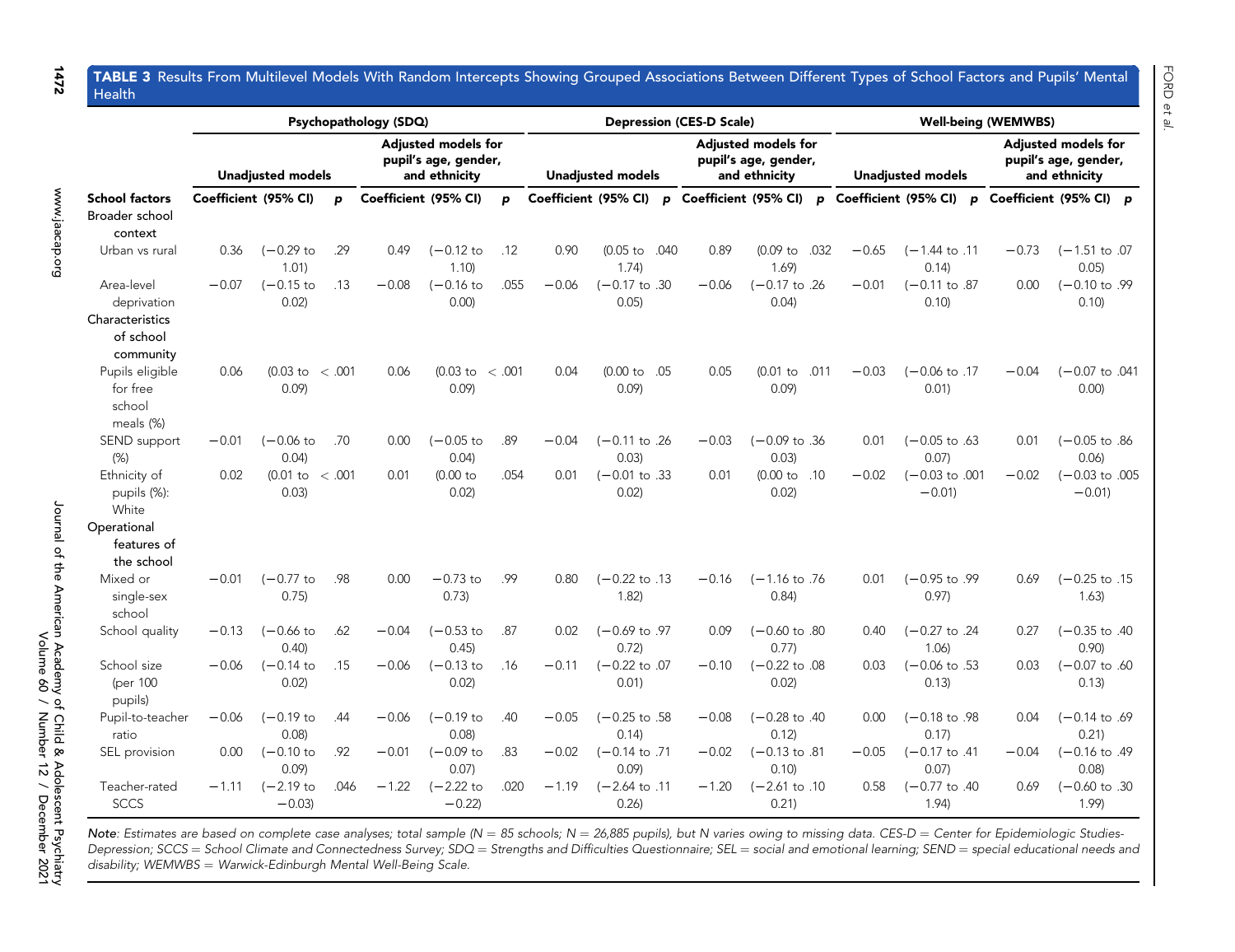wider structural socioeconomic factors, characteristics of the school community, and operational features of the school. We used data obtained from a sample of 26,885 pupils attending 85 schools from across the United Kingdom.

Consistent with the limited previous research,  $2,6,25$  $2,6,25$  $2,6,25$  we found that schools accounted for only 1.4%–2.4% of the variability in mental health of early adolescents. Several factors explained this between-school variability; most related to the broader school context and characteristics of the pupil population, rather than operational features of the school. Specifically, schools in urban locations, with a greater proportion of adolescents eligible for free school meals and with more White British pupils, were attended by pupils with poorer mental health.

Urban living is associated with greater income inequality, familial isolation, and exposure to substance abuse, violence, and crime as well as lower community cohesion, all of which are related to the higher prevalence of mental health problems often detected in urban populations[.26](#page-11-4) There is similarly a long-established relationship between socioeconomic adversity and poor childhood mental health.<sup>[4,](#page-10-3)[5,](#page-10-4)[27](#page-11-5)</sup> The mechanisms by which deprivation influences mental health in childhood are multifaceted and incompletely understood, but likely involve parental mental health, family function, nutrition, and sleep, among others.[27](#page-11-5) The increase in mental health inequalities seen in the 21st century in higher-income countries, particularly in relation to emotional problems, is likely to be exacerbated by the disproportional impact of COVID-19 on youths and families and facing debt and financial strain.<sup>28[,29](#page-11-7)</sup> Furthermore, socioeconomic and health inequalities may be even wider in urban areas<sup>[26](#page-11-4)</sup> and are anticipated to increase as a result of the COVID-19 pandemic.<sup>27-29</sup> A public mental health approach that encompasses community as well as school mental health is essential to prevent further deterioration in the mental health of children and adolescents.

The finding that children attending schools with a higher proportion of White pupils had poorer mental health than children in schools with more ethnically diverse pupil populations is surprising. Earlier studies from the United Kingdom suggest that young people from ethnic minorities had a higher prevalence of mental health conditions, $4$  but the results of the present study echo recent large mental health surveys of children and adolescents in the United Kingdom.[5](#page-10-4)[,29](#page-11-7) Recent austerity policies in the United Kingdom have resulted in drastic reductions in support for children, families, and schools, which were previously less accessed or accessible to ethnic minorities.<sup>[30](#page-11-8)</sup> Young people from ethnic minorities may therefore have been less adversely affected by these policies. In addition, there is some evidence that psychological distress may be related to ethnic density. Specifically, there could be a possible beneficial effect of more culturally diverse environments for minority students, but majority students seem to be insensitive to this effect.  $31,32$  $31,32$ Finally, the meaning of ethnicity varies greatly with culture, time, and geography, and our findings raise interesting questions about the roles of ethnic diversity and ethnic minority status as influences on mental health of pupils, which require further empirical study.

The only operational, and thus obviously tractable, feature of schools associated with mental health of young people was teacher-rated school climate. Researchers are increasingly encouraged to define school climate as a construct that encompasses school engagement, safety, and environment, both physical and social. $33$  School climate predicts key educational outcomes<sup>[7](#page-10-6)</sup> as well as mental health<sup>7</sup> and well-being<sup>[12](#page-10-11)</sup> of both staff and pupils.<sup>[34](#page-11-12)</sup> A recent systematic review of school climate interventions concluded that interventions aiming to promote social-emotional learning and school-wide positive behavior programs seemed more effective than those focusing on bullying, community development, or teachers' working conditions.[34](#page-11-12) However, few of the 18 experimental studies detected were sufficiently methodologically rigorous, and the outcome of primary interest was perception of teachers and pupils of school climate. Another systematic review concluded that there was a clear association between school climate and pupils' mental health, but as most of the 48 studies were observational and cross-sectional, we cannot claim a causal relationship.<sup>[35](#page-11-13)</sup> The authors also suggest that future research should pay greater attention to the components that comprise both constructs, well-being and poor mental health, and school connectedness, safety, academic environment, and peer relationships and examine how these interact.

As suggested, theory-driven studies are needed that follow children over several years to examine how broader school context (eg, deprivation), school characteristics (eg, ethnic composition), school operational features (eg, school climate), and pupils' individual factors (eg, psychopathology) interact to shape the trajectory of mental health of young people over time (Figure S1, available online).<sup>35</sup> Such frameworks could also be used to examine how SEL and targeted interventions may be more or less effective in certain contexts, schools, and subpopulations of pupils. In this sense, studies should ideally be designed to enable inferences about causality that can shape both policy and intervention development.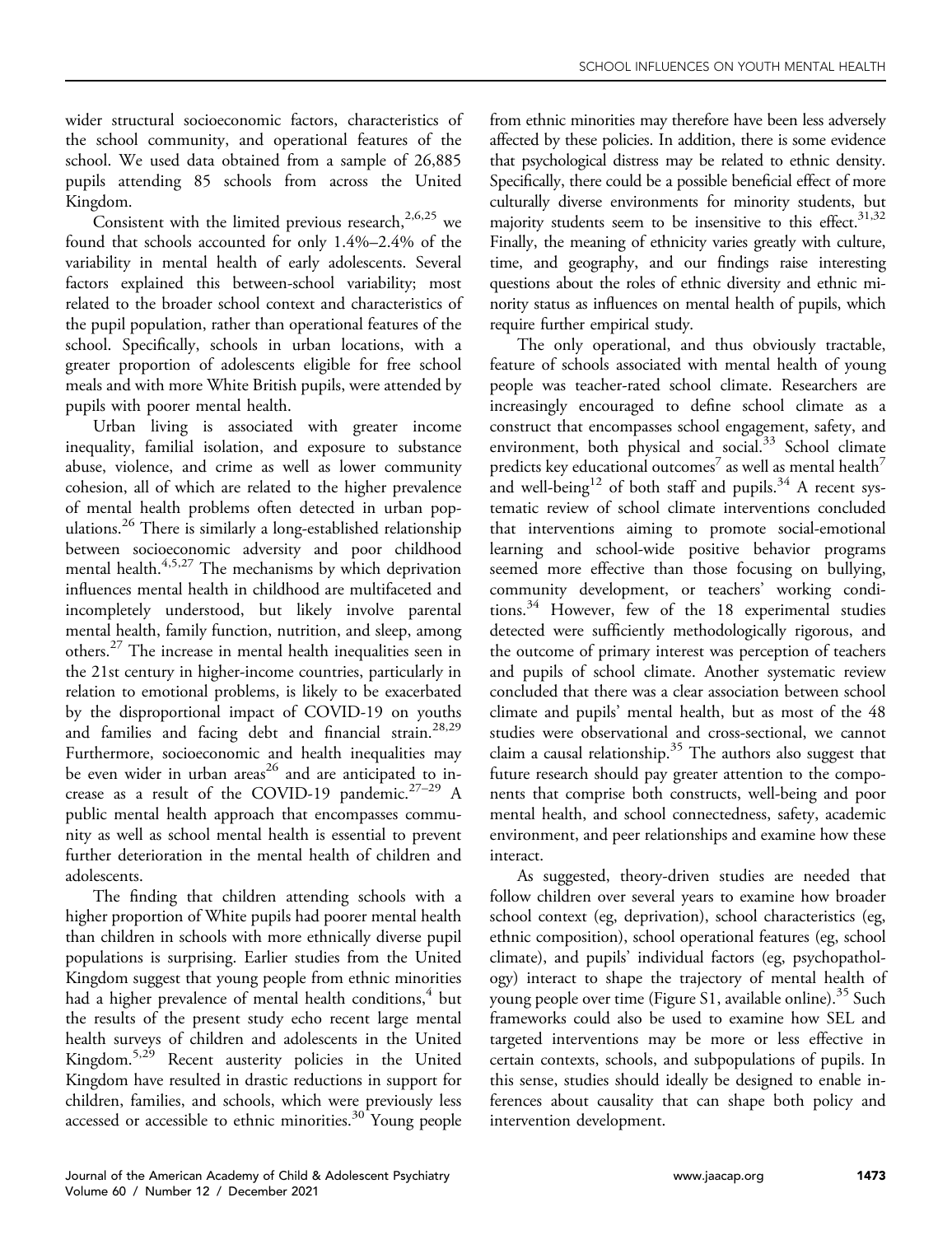| <b>I TABLE 4</b> Unio |  |
|-----------------------|--|
|                       |  |

### que Associations From Multilevel Models With Random Intercepts Between School Factors and Pupil's Mental Health

<span id="page-7-0"></span>

|                                                    |                      |                                        |      | Psychopathology (SDQ)                                               |                                        |      |                      |                                      |      | <b>Depression (CES-D Scale)</b>                                     |                                       | <b>Well-being (WEMWBS)</b> |                        |                                                                     |      |                        |                                    |      |
|----------------------------------------------------|----------------------|----------------------------------------|------|---------------------------------------------------------------------|----------------------------------------|------|----------------------|--------------------------------------|------|---------------------------------------------------------------------|---------------------------------------|----------------------------|------------------------|---------------------------------------------------------------------|------|------------------------|------------------------------------|------|
| School<br>factors                                  |                      | <b>Unadjusted models</b>               |      | <b>Adjusted models for</b><br>pupil's age, gender,<br>and ethnicity |                                        |      |                      | <b>Unadjusted models</b>             |      | <b>Adjusted models for</b><br>pupil's age, gender,<br>and ethnicity | <b>Unadjusted models</b>              |                            |                        | <b>Adjusted models for</b><br>pupil's age,<br>gender, and ethnicity |      |                        |                                    |      |
|                                                    | Coefficient (95% CI) |                                        | p    |                                                                     | Coefficient (95% CI)                   | p    | Coefficient (95% CI) |                                      | D    | Coefficient (95% CI)                                                |                                       | p                          | Coefficient (95% CI) p |                                                                     |      | Coefficient (95% CI) p |                                    |      |
| Urban vs rural                                     | 0.49                 | (-0.14 to<br>1.12                      | .13  | 0.64                                                                | $(0.05$ to<br>1.24                     | .037 | 1.02                 | $(0.20)$ to<br>1.83                  | .017 | 1.01                                                                | (0.24)<br>1.79                        | .012                       | $-0.63$                | $(-1.39 \text{ to } .11$<br>0.13                                    |      | $-0.73$                | $(-1.48 \text{ to } .06$<br>0.02   |      |
| Area-level<br>deprivation                          | $-0.08$              | $(-0.16)$<br>0.00                      | .06  | $-0.10$                                                             | $(-0.18)$ to<br>$-0.02$                | .018 | $-0.09$              | $(-0.20 \text{ to } .11$<br>0.02     |      | $-0.09$                                                             | $(-0.20 \text{ to } .09)$<br>0.01)    |                            | 0.01                   | $(-0.09$ to .79<br>0.12                                             |      | 0.03                   | $(-0.08 \text{ to } .62)$<br>0.13  |      |
| Pupils eligible<br>for free<br>school<br>meals (%) | 0.03                 | $(0.01)$ to<br>0.06                    | .016 | 0.03                                                                | $(0.01$ to<br>0.06                     | .010 | 0.02                 | $(-0.02 \text{ to } .29)$<br>0.05)   |      | 0.02                                                                | $(-0.01 \text{ to } .26)$<br>0.05     |                            | 0.00                   | $(-0.03 \text{ to } .89)$<br>0.03                                   |      | $-0.01$                | $(-0.04 \text{ to } .65$<br>0.02)  |      |
| <b>SEND</b><br>support (%)                         | 0.02                 | $(-0.02)$ to<br>0.07)                  | .32  | 0.02                                                                | $(-0.02)$ to<br>0.07                   | .28  | $-0.01$              | $(-0.07 \text{ to } .75)$<br>0.05)   |      | 0.00                                                                | $(-0.06 \text{ to } .94)$<br>0.06     |                            | $-0.01$                | $(-0.06 \text{ to } .83)$<br>0.05                                   |      | $-0.01$                | $(-0.07 \text{ to } .65$<br>0.04)  |      |
| Ethnicity of<br>pupils (%):<br>White               | 0.01                 | (0.00 to<br>0.02                       | .048 | 0.00                                                                | $(-0.01)$ to<br>0.01)                  | .63  | 0.00                 | $(-0.01$ to .77<br>0.01)             |      | 0.01                                                                | $(-0.01 \text{ to } .42)$<br>0.02     |                            | $-0.02$                | $(-0.03 \text{ to } .004)$<br>$-0.01$                               |      | $-0.01$                | $(-0.02 \text{ to } .032)$<br>0.00 |      |
| Mixed or<br>single sex<br>school                   | $-0.31$              | (-0.99 to<br>0.37)                     | .37  | $-0.19$                                                             | $(-0.85)$ to<br>0.47                   | .57  | 0.61                 | $(-0.28 \text{ to } .18)$<br>1,50    |      | $-0.24$                                                             | $(-1.11$ to .59<br>0.63               |                            | 0.38                   | $(-0.44 \text{ to } .37)$<br>1.20                                   |      | 0.95                   | $(0.14$ to<br>1.75)                | .024 |
| School quality                                     | $-0.48$              | $(-0.83)$ to<br>$-0.13$                | .009 | $-0.41$                                                             | $(-0.75)$ to<br>$-0.07$                | .019 | $-0.32$              | $(-0.80 \text{ to } .20$<br>0.16     |      | $-0.45$                                                             | $(-0.90 \text{ to } .06$<br>$-0.01$   |                            | 0.55                   | $(0.12$ to<br>0.97)                                                 | .014 | 0.61                   | (0.19 to .005<br>1.02              |      |
| School size<br>(per 100<br>pupils)                 | $-0.06$              | $(-0.13)$ to<br>0.00                   | .071 | $-0.06$                                                             | $(-0.13)$ to<br>0.00                   | .054 | $-0.10$              | $(-0.19 \text{ to } .035$<br>$-0.01$ |      | $-0.09$                                                             | $(-0.18 \text{ to } .032)$<br>$-0.01$ |                            | 0.03                   | $(-0.05 \text{ to } .43)$<br>0.12                                   |      | 0.03                   | $(-0.05 \text{ to } .51$<br>0.11   |      |
| Pupil-to-<br>teacher<br>ratio                      | $-0.1$               | $(-0.23)$ to<br>0.03)                  | .14  | $-0.09$                                                             | $(-0.22$ to<br>0.03                    | .16  | $-0.09$              | $(-0.27$ to .31<br>0.08              |      | $-0.09$                                                             | $(-0.26 \text{ to } .29)$<br>0.08     |                            | 0.04                   | $(-0.12 \text{ to } .62)$<br>0.20                                   |      | 0.06                   | $(-0.10 \text{ to } .46$<br>0.22   |      |
| SEL provision                                      | $-0.02$              | $(-0.11)$ to<br>0.07                   | .67  | $-0.02$                                                             | $(-0.10)$ to<br>0.07                   | .72  | $-0.01$              | $(-0.13 \text{ to } .84)$<br>0.11    |      | $-0.02$                                                             | $(-0.13 \text{ to } .75)$<br>0.10     |                            | $-0.04$                | $(-0.15 \text{ to } .49)$<br>0.07                                   |      | $-0.03$                | $(-0.13 \text{ to } .65$<br>0.08   |      |
| Teacher-<br>rated SCCS                             | $-1.48$              | $(-2.27 \text{ to } < .001$<br>$-0.70$ |      | $-1.35$                                                             | $(-2.10 \text{ to } < .001$<br>$-0.59$ |      | $-1.22$              | $(-2.30 \text{ to } .030$<br>$-0.13$ |      | $-1.45$                                                             | $(-2.47 \text{ to } .006$<br>$-0.44$  |                            | 1.31                   | $(0.32)$ to<br>2.29                                                 | .011 | 1.50                   | (0.54)<br>2.47                     | .003 |

Note: Estimates are based on complete case analyses; total sample (N = 85 schools; N = 26,885 pupils), but N varies owing to missing data. CES-D = Center for Epidemiologic Studies-Depression; SCCS = School Climate and Connectedness Survey; SEL = social and emotional learning; SEND = special educational needs and disability; SDQ = Strengths and Difficulties Questionnaire; WEMWBS = Warwick-Edinburgh Mental Well-Being Scale.

1474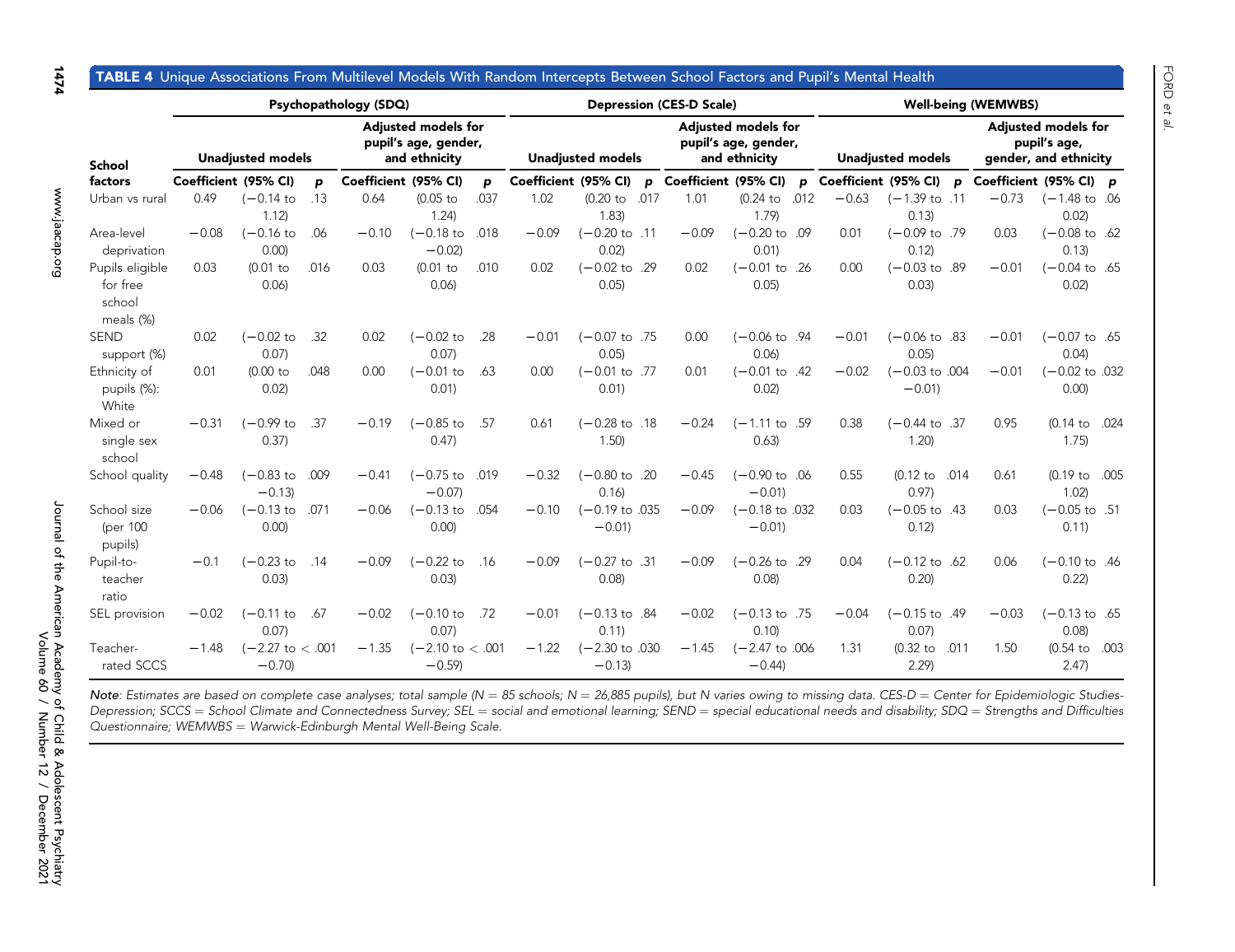TABLE 5 Results From Multilevel Models With Random Intercepts Showing Grouped Associations Between Different Types of School Factors and Pupils' Mental Health Using Adjusted p Values for Multiple Comparisons

<span id="page-8-0"></span>

|                                                    |                      |                           |        | Psychopathology (SDQ)                                        |                           |       |         |                          |      | <b>Depression (CES-D Scale)</b>                                     |                       |      | <b>Well-being (WEMWBS)</b>                                                       |                           |      |                                                                     |                           |       |  |
|----------------------------------------------------|----------------------|---------------------------|--------|--------------------------------------------------------------|---------------------------|-------|---------|--------------------------|------|---------------------------------------------------------------------|-----------------------|------|----------------------------------------------------------------------------------|---------------------------|------|---------------------------------------------------------------------|---------------------------|-------|--|
| <b>School factors</b><br>Broader school            |                      | <b>Unadjusted models</b>  |        | Adjusted models for<br>pupil's age, gender,<br>and ethnicity |                           |       |         | <b>Unadjusted models</b> |      | <b>Adjusted models for</b><br>pupil's age, gender,<br>and ethnicity |                       |      | <b>Unadjusted models</b>                                                         |                           |      | <b>Adjusted models for</b><br>pupil's age, gender,<br>and ethnicity |                           |       |  |
|                                                    | Coefficient (95% CI) |                           |        | <b>B-H p Coefficient</b>                                     | (95% CI)                  |       |         |                          |      |                                                                     |                       |      | B-H p Coefficient (95% CI) B-H p Coefficient (95% CI) B-H p Coefficient (95% CI) |                           |      | B-H p Coefficient (95% CI)                                          |                           | B-H p |  |
| context<br>Urban vs rural                          | 0.36                 | $(-0.29)$<br>to 1.01)     | .40    | 0.49                                                         | $(-0.12)$<br>to 1.10)     | .20   | 0.90    | (0.05 to<br>1.74)        | .080 | 0.89                                                                | (0.09)<br>to 1.69)    | .065 | $-0.65$                                                                          | $(-1.44)$<br>to 0.14)     | .19  | $-0.73$                                                             | $(-1.51)$<br>to 0.05)     | .13   |  |
| Area-level<br>deprivation                          | $-0.07$              | $(-0.15)$<br>to 0.02)     | .21    | $-0.08$                                                      | $(-0.16)$<br>to 0.00)     | .10   | $-0.06$ | $(-0.17)$<br>to 0.05)    | .41  | $-0.06$                                                             | $(-0.17)$<br>to 0.04) | .37  | $-0.01$                                                                          | $(-0.11)$<br>to 0.10)     | .94  | 0.00                                                                | $(-0.10)$<br>to 0.10)     | .99   |  |
| Characteristics<br>of school<br>community          |                      |                           |        |                                                              |                           |       |         |                          |      |                                                                     |                       |      |                                                                                  |                           |      |                                                                     |                           |       |  |
| Pupils eligible<br>for free<br>school<br>meals (%) | 0.06                 | (0.03)<br>to 0.09)        | < .001 | 0.06                                                         | (0.03)<br>to 0.09)        | <.001 | 0.04    | (0.00)<br>to 0.09)       | .10  | 0.05                                                                | (0.01)<br>to 0.09)    | .023 | $-0.03$                                                                          | $(-0.06)$<br>to 0.01)     | .27  | $-0.04$                                                             | $(-0.07)$<br>to 0.00)     | .081  |  |
| SEND support<br>(%)                                | $-0.01$              | $(-0.06)$<br>to 0.04)     | .81    | 0.00                                                         | $(-0.05)$<br>to 0.04)     | .96   | $-0.04$ | $(-0.11)$<br>to 0.03)    | .37  | $-0.03$                                                             | $(-0.09)$<br>to 0.03) | .48  | 0.01                                                                             | $(-0.05)$<br>to 0.07)     | .75  | 0.01                                                                | $(-0.05)$<br>to 0.06)     | .94   |  |
| Ethnicity of<br>pupils (%):<br>White               | 0.02                 | (0.01)<br>to 0.03)        | .002   | 0.01                                                         | (0.00)<br>to 0.02)        | .10   | 0.01    | $(-0.01)$<br>to 0.02)    | .45  | 0.01                                                                | (0.00)<br>to 0.02)    | .18  | $-0.02$                                                                          | $(-0.03)$<br>to $-0.01$ ) | .002 | $-0.02$                                                             | $(-0.03)$<br>to $-0.01$ ) | .010  |  |
| Operational<br>features of<br>the school           |                      |                           |        |                                                              |                           |       |         |                          |      |                                                                     |                       |      |                                                                                  |                           |      |                                                                     |                           |       |  |
| Mixed or<br>single-sex<br>school                   | $-0.01$              | $(-0.77)$<br>to 0.75)     | .99    | 0.00                                                         | $(-0.72)$<br>to 0.71)     | .99   | 0.80    | $(-0.23)$<br>to 1.82)    | .22  | $-0.16$                                                             | $(-1.17)$<br>to 0.85) | .86  | 0.01                                                                             | $(-0.95)$<br>to 0.97)     | .99  | 0.69                                                                | $(-0.24)$<br>to 1.62)     | .25   |  |
| School<br>quality                                  | $-0.13$              | $(-0.65)$<br>to 0.39)     | .74    | $-0.04$                                                      | $(-0.53)$<br>to 0.45)     | .94   | 0.02    | $(-0.69)$<br>to 0.72)    | .99  | 0.09                                                                | $(-0.60)$<br>to 0.77) | .90  | 0.40                                                                             | $(-0.26)$<br>to 1.06)     | .36  | 0.27                                                                | $(-0.36)$<br>to 0.91)     | .51   |  |
| School size<br>(per 100<br>pupils)                 | $-0.06$              | $(-0.14)$<br>to 0.02)     | .25    | $-0.06$                                                      | $(-0.13)$<br>to 0.02)     | .26   | $-0.11$ | $(-0.22)$<br>to 0.01)    | .12  | $-0.10$                                                             | $(-0.21)$<br>to 0.01) | .14  | 0.03                                                                             | $(-0.07)$<br>to 0.14)     | .64  | 0.03                                                                | $(-0.07)$<br>to 0.13)     | .72   |  |
| Pupil-to-<br>teacher<br>ratio                      | $-0.06$              | $(-0.20)$<br>to 0.09)     | .55    | $-0.06$                                                      | $(-0.19)$<br>to 0.08)     | .51   | $-0.05$ | $(-0.25)$<br>to 0.14)    | .71  | $-0.08$                                                             | $(-0.27)$<br>to 0.11) | .51  | 0.00                                                                             | $(-0.18)$<br>to 0.18)     | .99  | 0.04                                                                | $(-0.14)$<br>to 0.21)     | .81   |  |
| SEL provision                                      | $-0.01$              | $(-0.10)$<br>to 0.09)     | .97    | $-0.01$                                                      | $(-0.10)$<br>to 0.08)     | .92   | $-0.02$ | $(-0.15)$<br>to 0.10)    | .82  | $-0.02$                                                             | $(-0.14)$<br>to 0.11) | .90  | $-0.05$                                                                          | $(-0.17)$<br>to 0.07)     | .51  | $-0.04$                                                             | $(-0.15)$<br>to 0.07)     | .60   |  |
| Teacher-rated<br><b>SCCS</b>                       | $-1.11$              | $(-2.18)$<br>to $-0.04$ ) | .09    | $-1.22$                                                      | $(-2.22)$<br>to $-0.22$ ) | .041  | $-1.19$ | $(-2.64)$<br>to 0.26)    | .19  | $-1.20$                                                             | $(-2.6)$<br>to 0.21)  | .18  | 0.58                                                                             | $(-0.77)$<br>to 1.94)     | .51  | 0.69                                                                | $(-0.61)$<br>to 1.99)     | .41   |  |

 $\mathsf{Note}$ : Estimates are based on complete case analyses; total sample (N = 85 schools; N = 26,885 pupils), but N varies owing to missing data. B-H adjusted p values are presented to control for false discovery rate from multiple testing. B-H = Benjamini-Hochberg; CES-D = Center for Epidemiologic Studies-Depression; SCCS = School Climate and Connectedness Survey; SEL = social and emotional learning; SEND = special educational needs and disability; SDQ = Strengths and Difficulties Questionnaire; WEMWBS = Warwick-Edinburgh Mental Well-Being Scale.

SCHOOL INFLUENCES ON YOUTH MENTAL HEALTH

SCHOOL INFLUENCES ON YOUTH MENTAL HEALTH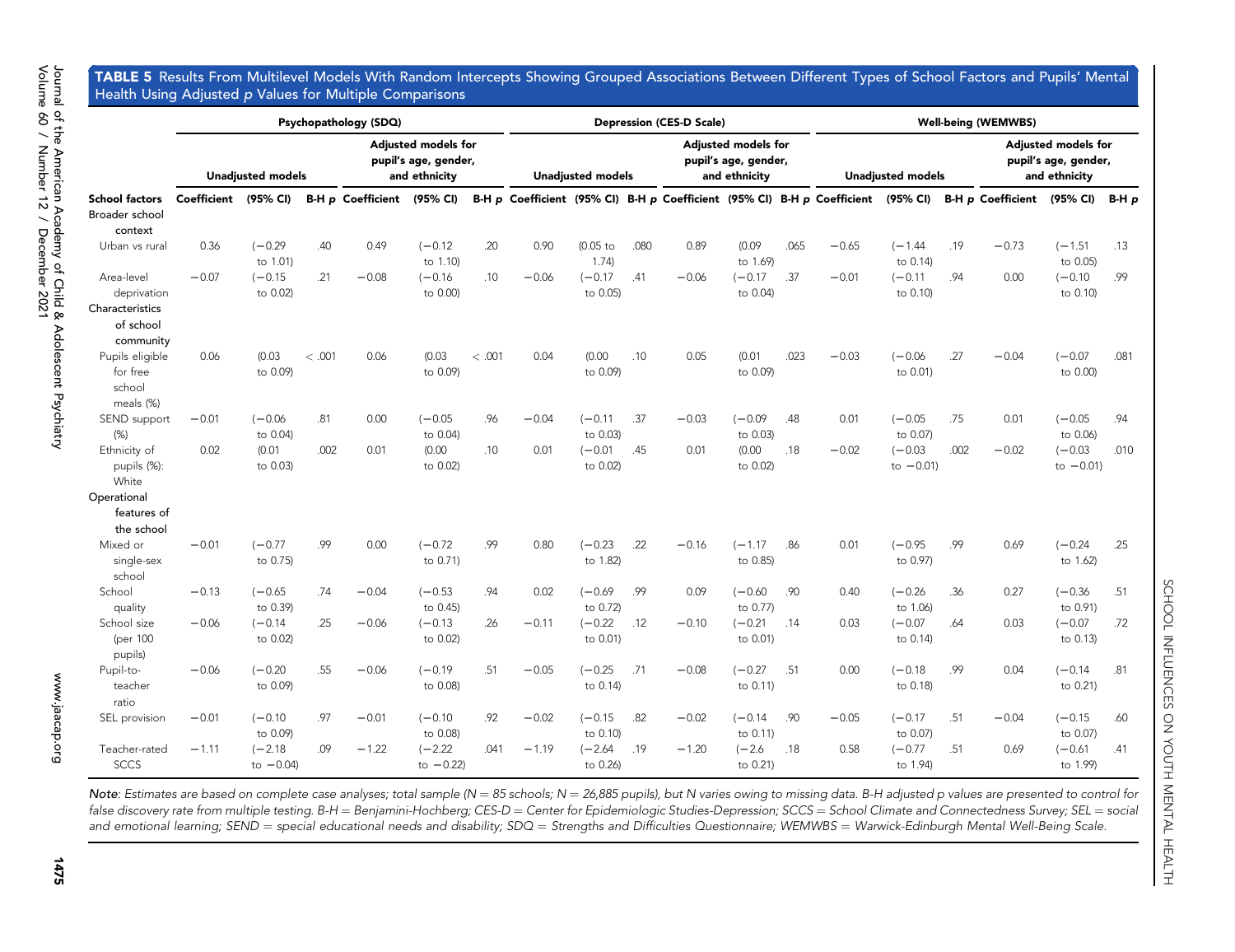While the direct influence of schools on mental health seems to be small, this does not negate schools as a setting in which mental health can be improved via universal and targeted interventions. Furthermore, these small school-level effects may translate into more significant impacts if the substantial future health, economic, and societal costs of poor mental health in adolescence were modeled.<sup>[4](#page-10-3)[,6](#page-10-5)[,36](#page-11-14)</sup> Indeed, there is a growing evidence base that school-level interventions can enhance resilience and functioning of young people, and for young people living in deprived areas, such interventions may be particularly important.<sup>[1,](#page-10-0)[34](#page-11-12)</sup> Prospective interventional research is needed to explore how broader contextual and school variables interact with interventions to effect changes in mental health of young people during key developmental windows.<sup>[5-9](#page-10-4)[,12](#page-10-11)-17[,35](#page-11-13)[,37](#page-11-15)</sup> This is something we are doing in our larger MYRIAD study, $17$  which is collecting data from these schools over 2 years so that we will be able to examine the associations over time between the broader school context, school characteristics and operational features, and mental health and well-being of young people.

Regarding study limitations, we recognize that our sample excluded schools that inspections had classified as inadequate or that had no SEL strategy. The inclusion of these poorly functioning schools might have increased the proportion of variation in pupils' mental health attributable to the school level. Schools were representative of schools across the United Kingdom, but these were schools that had demonstrably good Personal, Social, Health, and Economic Education and participated in a trial. We included private schools, but in the United Kingdom, these institutions serve only 5%–7% of the population, an insufficient number to support a subgroup analysis. Future studies should oversample from uncommon types of schools to study if different types of provision may differ in their influence on mental health.

The usual caveats of how populations vary across a country apply to generalizing outside the United Kingdom. However, our findings are consistent with the reported proportion of variation at the school level in other similar studies, including some in other countries.<sup>13,[14](#page-10-13)[,3](#page-10-2)[1](#page-10-0)[,37,](#page-11-15)[38](#page-11-16)</sup> School-level influences on pupil mental health may be observable only in pupils with significant problems, although this was not supported by our sensitivity analysis. Our sample cannot represent pupils who were excluded before commencement of the study by their parents or by their school. Furthermore, we lacked data on some potentially important variables, such as family socioeconomic status, academic attainment, school-level violence, and pubertal status, all of which might influence mental health and well-being. Finally, our measure of school climate was based on teacher ratings alone, while a measure

that included pupil, parent, and teacher ratings might have added different and valuable perspectives.<sup>34</sup>

Our findings converge with others to suggest that in early adolescents 11–14 years of age, school influences explain 1.4%–2.4% of the variance in mental health and well-being. These small school-level effects may reflect a relative uniformity across schools in the United Kingdom in current approaches to pupil mental health. In schools located in urban areas, with pupils from predominantly White, disadvantaged backgrounds, poorer mental health in early adolescence is observed. At a population level, such findings are potentially important. Policy and system interventions focused on deprivation are likely to yield improvements in mental health of young people. In terms of schools, our findings converge with others to suggest the importance of school climate to support mental health and well-being in young people. In summary, this study has examined school structural and social features, both of which have important implications for guiding policy and the targeting of interventions.

Data collection for the MYRIAD Project is ongoing, and the data used for this article were from an interim cut taken on April 18, 2019. Data may be subject to change for future publications owing to retrospective data deletion requests.

Dr. Ukoumunne served as the statistical expert for this research.

#### Author Contributions

Accepted February 26, 2021.

Profs. Ford, Blakemore, and Dalgleish are with the University of Cambridge, United Kingdom. Prof. Blakemore is also with University College London, United Kingdom. Prof. Dalgleish is also with Cambridgeshire and Peterborough NHS Foundation Trust, Cambridgeshire, United Kingdom. Drs. Degli Esposti, Crane, Taylor, and Montero[HYPHEN]Marín, Profs. Bowes, Williams, and Kuyken, Mss. Nuthall, Phillips, Raja, Aukland, De Wilde, Farley, Lord, Medlicott, Petit, Pryor[HYPHEN]Nitsch, Radley, and Sonley, and Mr. Allwood are with the University of Oxford, United Kingdom. Prof. Byford is with King's College London, United Kingdom. Prof. Greenberg is with Pennsylvania State University, State College, Pennsylvania. Dr. Ukoumunne is with the University of Exeter, United Kingdom. Prof. Viner is with the UCL GOS Institute of Child Health, London, United Kingdom. Ms. Casey is with University College Cork, Ireland. Mr. Kappelmann is with the Max Planck Institute of Psychiatry and International Max Planck Research School for Translational Psychiatry (IMPRS [HYPHEN]TP), Munich, Germany. Dr. Palmer is with the University of Texas Southwestern Medical Center, Dallas. Ms. Warriner is with University of York, United Kingdom.

This study was funded by Wellcome Trust Grants WT104908/Z/14/Z and WT107496/Z/15/Z and supported by the National Institute for Health Research Clinical Research Network (NIHR CRN). Prof. Dalgleish was supported by the UK Medical Research Council (Grant Reference: SUAG/043 G101400). The Wellcome Trust and NIHR Oxford Health Biomedical Research Centre had no role in the design and conduct of the study; collection, management, analysis, and interpretation of the data; preparation, review, or approval of the manuscript; and decision to submit the manuscript for publication. The views expressed in this publication are those of the authors and not necessarily those of the NIHR or the Department of Health and Social Care.

The corresponding study protocol can be found at [https://trialsjournal.](https://trialsjournal.biomedcentral.com/articles/10.1186/s13063-017-1917-4) [biomedcentral.com/articles/10.1186/s13063-017-1917-4](https://trialsjournal.biomedcentral.com/articles/10.1186/s13063-017-1917-4). R code is available from the Open Science Framework at [https://osf.io/s63fm/?view\\_only](https://osf.io/s63fm/?view_only=5ae58f6c053c4a16b5ddfccd0e6e1ece)=[5ae58f6](https://osf.io/s63fm/?view_only=5ae58f6c053c4a16b5ddfccd0e6e1ece) [c053c4a16b5ddfccd0e6e1ece](https://osf.io/s63fm/?view_only=5ae58f6c053c4a16b5ddfccd0e6e1ece). The baseline data and codebook from the MYRIAD Project are available from Prof. Kuyken upon request (release of data is subject to an approved proposal and a signed data access agreement).

Conceptualization: Ford, Crane, Taylor, Montero-Marín, Blakemore, Byford, Dalgleish, Greenberg, Nuthall, Ukoumunne, Viner, Williams, Lord, Sonley, Kuyken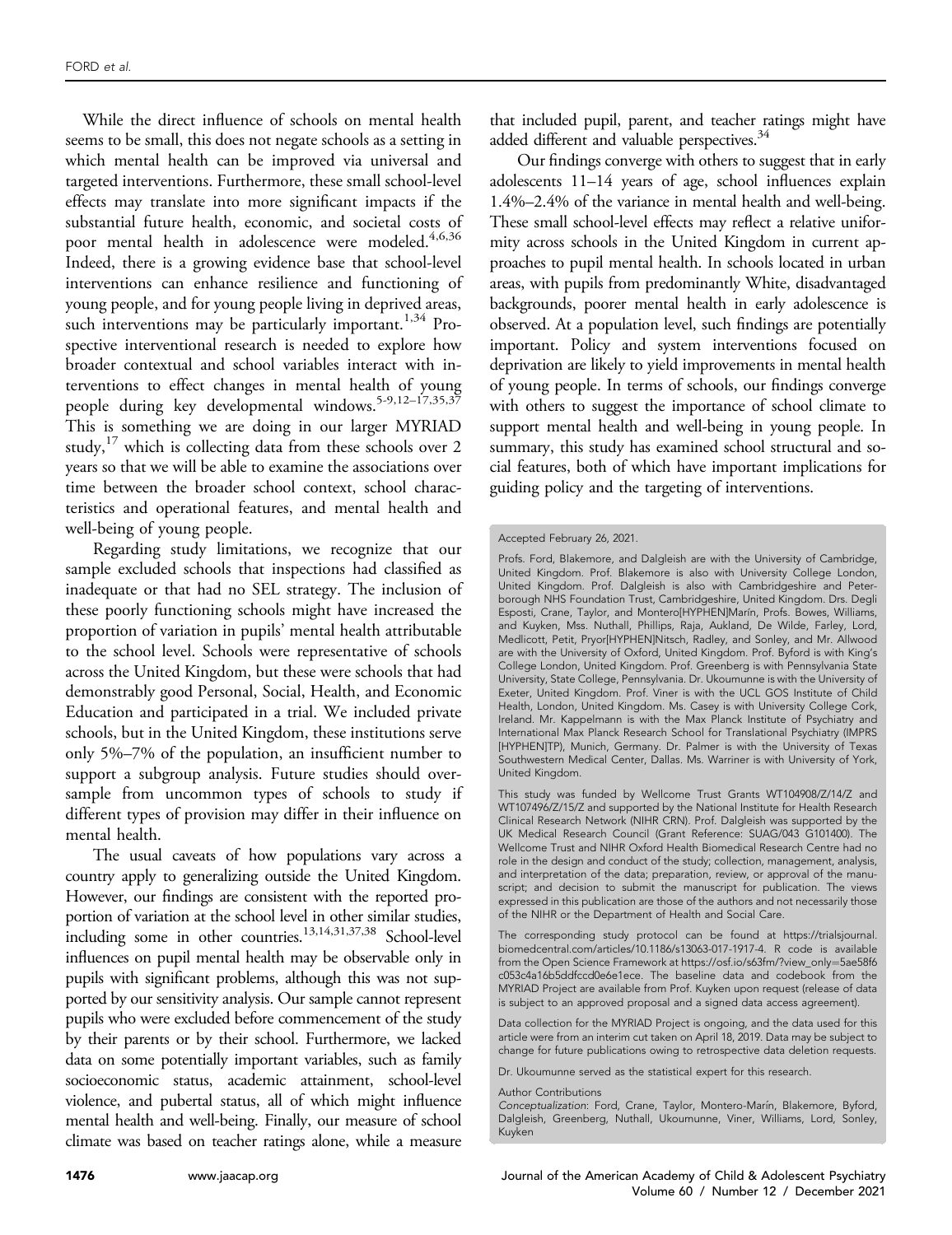Data curation: Phillips, Raja, Allwood, Casey, De Wilde, Farley, Kappelmann, Lord, Medlicott, Palmer, Petit, Radley, Pryor-Nitsch, Sonley Formal analysis: Ford, Degli Esposti, Taylor, Montero-Marın, Sonley, Kuyken

Funding acquisition: Ford, Byford, Williams, Kuyken

Investigation: Taylor, Montero-Marín, Kuyken

Methodology: Bowes

Project administration: Nuthall, De Wilde, Warriner, the MYRIAD team Resources: Phillips, Kuyken

Writing - original draft: Ford, Degli Esposti, Crane, Taylor, Montero-Marín, Blakemore, Bowes, Byford, Kuyken

Writing - review and editing: Degli Esposti, Crane, Taylor, Montero-Marín, Blakemore, Dalgleish, Greenberg, Nuthall, Phillips, Raja, Viner, Williams, Allwood, Aukland, Casey, Farley, Kappelmann, Lord, Medlicott, Palmer, Petit, Radley, Pryor-Nitsch, Sonley, The MYRIAD Team, Kuyken

The MYRIAD Team comprises Saz Ahmed, PhD, of University College London, Susan Ball, MSc, of University of Exeter, Marc Bennett, PsyD, of University of Cambridge, Nicola Dalrymple, MSc, of University of Oxford, Darren Dunning, PhD, of University of Cambridge, Katie Fletcher, HSD, of University of Oxford, Lucy Foulkes, PhD, of University College London, Poushali Ganguli, MSc, of Kings College London, Cait Griffin, MSc, Kirsty Griffiths, MSc, of University of Cambridge, Konstantina Komninidou, BEd, of University of Oxford, Rachel Knight, MSc, of University of Cambridge, Suzannah Laws, BSc, of University of Oxford, Jovita Leung, MSc, of University College London, Jenna Parker, MSc, of University of East Anglia, Blanca Piera Pi-Sunyer, MSc, of University College London, J. Ashok Sakhardande, BSc Hons, Jem Shackleford, MA, MSc, and Kate Tudor, PhD, of University of Oxford, Maris Vainre, MA, of University of Cambridge, and Brian Wainman, BEng, of Plymouth University. These individuals have worked across the MYRIAD strategic award "Promoting Mental Health and Building Resilience in Adolescence: Investigating Mindfulness and Attentional Control"; they are acknowledged as group authors in this article for their substantial contributions to the project development, in accordance with the MYRIAD Dissemination Protocol.

The authors would like to acknowledge the additional contributions of Ruth Baer, PhD, of University of Oxford, Alison Berry, BSc Hons, of Manchester Metropolitan University, Jennifer A. Harper, PGCE, and Verena Hinze, MSc, of University of Oxford, Lydia Holland, PGDip, of University of Oxford, and Barbara Jarratt, MA, and Alice Tickell, BA, of University College London, for scientific advisorship, collecting data, and technical editing of the manuscript. Last but not least, the authors are very grateful to all the participating schools, teachers, and young people for giving their time so generously to participate in this project.

Disclosure: Drs. Crane, Taylor, and Montero-Marín, Mss. Nuthall, Phillips, and Raja, Mr. Allwood, Mss. Aukland, Casey, De Wilde, and Farley, Mr. Kappelmann, and Mss. Lord, Medlicott, and Pryor-Nitsch have reported affiliation with the Oxford Mindfulness Centre. Prof. Blakemore has received funding from the Jacobs Foundation, UK Research and Innovation, and University of Cambridge. Prof. Dalgleish has held grants from the UK Medical Research Council (MR/P017355/1; MC\_PC\_17213) and the Economic and Social Research Council (ES/R010781/1) not directly related to the current study. Dr. Ukoumunne was supported by the National Institute for Health Research Applied Research Collaboration South West Peninsula. Prof. Kuyken is Director of the Oxford Mindfulness Centre. Prof. Ford, Dr. Esposti, Profs. Bowes, Byford, Greenberg, Viner, and Williams, Dr. Palmer, and Mss. Petit, Warriner, and Sonley have reported no biomedical financial interests or potential conflicts of interest.

Correspondence to Willem Kuyken, PhD, Department of Psychiatry, University of Oxford, Warneford Hospital, Warneford Lane, Headington, Oxford, OX3 7JX, United Kingdom; e-mail: [willem.kuyken@psych.ox.ac.uk](mailto:willem.kuyken@psych.ox.ac.uk)

0890-8567/\$36.00/@2021 American Academy of Child and Adolescent Psychiatry. Published by Elsevier Inc. This is an open access article under the CC BY license (http://creativecommons.org/licenses/by/4.0/).

<https://doi.org/10.1016/j.jaac.2021.02.016>

#### REFERENCES

- <span id="page-10-0"></span>1. Dray J, Bowman J, Campbell E, et al. Systematic review of universal resilience-focused interventions targeting child and adolescent mental health in the school setting. J Am Acad Child Adolesc Psychiatry. 2017;56:813-824. [https://doi.org/10.1016/j.jaac.2017.](https://doi.org/10.1016/j.jaac.2017.07.780) [07.780.](https://doi.org/10.1016/j.jaac.2017.07.780)
- <span id="page-10-1"></span>2. Hale DR, Patalay P, Fitzgerald-Yau N, et al. School-level variation in health outcomes in adolescence: Analysis of three longitudinal studies in England. Prev Sci. 2014;15: 600-610. [https://doi.org/10.1007/s11121-013-0414-6.](https://doi.org/10.1007/s11121-013-0414-6)
- <span id="page-10-2"></span>3. Kim-Cohen J, Caspi A, Moffitt TE, Harrington H, Milne BJ, Poulton R. Prior juvenile diagnoses in adults with mental disorder: developmental follow-back of a prospectivelongitudinal cohort. Arch Gen Psychiatry. 2003;60(7):709-717. [https://doi.org/10.](https://doi.org/10.1001/archpsyc.60.7.709) [1001/archpsyc.60.7.709.](https://doi.org/10.1001/archpsyc.60.7.709)
- <span id="page-10-3"></span>4. Costello EJ, Maughan B. Annual research review: Optimal outcomes of child and adolescent mental illness. J Child Psychol Psychiatry. 2015;56:324-341. [https://doi.org/](https://doi.org/10.1111/jcpp.12371) [10.1111/jcpp.12371](https://doi.org/10.1111/jcpp.12371).
- <span id="page-10-4"></span>5. Sadler K, Vizard T, Ford T, Goodman A, Goodman R, McManus S. Health of Children and Young People in England 2017: Trends and Characteristics. Leeds, UK: NHS Digital; 2018.
- <span id="page-10-5"></span>6. Sellers R, Warne N, Pickles A, Maughan B, Thapar A, Collishaw S. Cross-cohort change in adolescent outcomes for children with mental health problems. J Child Psychol Psychiatry. 2019;60:813-821.<https://doi.org/10.1111/jcpp.13029>.
- <span id="page-10-6"></span>7. Patalay P, O'Neill E, Deighton J, Fink E. School characteristics and children's mental health: A linked survey-administrative data study. Prev Med. 2020;141:106292. [https://](https://doi.org/10.1016/j.ypmed.2020.106292) [doi.org/10.1016/j.ypmed.2020.106292.](https://doi.org/10.1016/j.ypmed.2020.106292)
- <span id="page-10-7"></span>8. Bonell C, Blakemore SJ, Fletcher A, Patton G. Role theory of schools and adolescent health. Lancet Child Adolesc Health. 2019;3:742-748. [https://doi.org/10.1016/S2352-](https://doi.org/10.1016/S2352-4642(19)<?thyc=10?>30183-X<?thyc?>) [4642\(19\)30183-X.](https://doi.org/10.1016/S2352-4642(19)<?thyc=10?>30183-X<?thyc?>)
- <span id="page-10-8"></span>9. Department of Health and Department for Education. Transforming Children and Young People's Mental Health Provision: A Green Paper. 2017. Accessed January 6, 2020; [https://assets.publishing.service.gov.uk/government/uploads/system/uploads/attachment\\_](https://assets.publishing.service.gov.uk/government/uploads/system/uploads/attachment_data/file/664855/Transforming_children_and_young_people_s_mental_health_provision.pdf) data/fi[le/664855/Transforming\\_children\\_and\\_young\\_people\\_s\\_mental\\_health\\_](https://assets.publishing.service.gov.uk/government/uploads/system/uploads/attachment_data/file/664855/Transforming_children_and_young_people_s_mental_health_provision.pdf) [provision.pdf](https://assets.publishing.service.gov.uk/government/uploads/system/uploads/attachment_data/file/664855/Transforming_children_and_young_people_s_mental_health_provision.pdf).
- <span id="page-10-9"></span>10. Greif Green J, McLaughlin KA, Alegría M, et al. School mental health resources and adolescent mental health service use. J Am Acad Child Adolesc Psychiatry. 2013;52: 501-510. [https://doi.org/10.1016/j.jaac.2013.03.002.](https://doi.org/10.1016/j.jaac.2013.03.002)
- <span id="page-10-10"></span>11. Roeger L, Allison S, Martin G, Dadds V, Keeves J. Adolescent depressive symptomatology: Improve schools or help students? Aust J Psychol. 2001;53:134-139. [https://doi.](https://doi.org/10.1080/00049530108255135) [org/10.1080/00049530108255135.](https://doi.org/10.1080/00049530108255135)
- <span id="page-10-11"></span>12. Prati G, Cicognani E, Albanesi C. The impact of sense of community in the school, social skills, and exposure to aggression and victimization on students' well-being. Soc Indic Res. 2018;140:637-651.<https://doi.org/10.1007/s11205-017-1808-9>.
- <span id="page-10-12"></span>13. Takakura M, Miyagi M, Ueji M, et al. The relative association of collective efficacy in school and neighborhood contexts with adolescent alcohol use. J Epidemiol. 2019;29: 384-390.<https://doi.org/10.2188/jea.JE20180125>.
- <span id="page-10-13"></span>14. Marmot M. Fair Society, Healthy Lives; Strategic Review of Health Inequalities in England Post-2010. London: The Marmot Review; 2010.
- <span id="page-10-14"></span>15. Dunn EC, Richmond TK, Milliren CE, Subramanian SV. Using cross-classified multilevel models to disentangle school and neighborhood effects: An example focusing on smoking behaviors among adolescents in the United States. Health Place. 2015;31: 224-232. [https://doi.org/10.1016/j.healthplace.2014.12.001.](https://doi.org/10.1016/j.healthplace.2014.12.001)
- <span id="page-10-15"></span>16. Dundas R, Leyland AH, Macintyre S. Early-life school, neighborhood, and family influences on adult health: A multilevel cross-classified analysis of the Aberdeen children of the 1950s study. Am J Epidemiol. 2014;180:197-207. [https://doi.org/10.1093/aje/](https://doi.org/10.1093/aje/kwu110) [kwu110](https://doi.org/10.1093/aje/kwu110).
- <span id="page-10-16"></span>17. Kuyken W, Nuthall E, Byford S, et al. The effectiveness and cost-effectiveness of a mindfulness training programme in schools compared with normal school provision (MYRIAD): Study protocol for a randomised controlled trial. Trials. 2017;18:194. [https://doi.org/10.1186/s13063-017-1917-4.](https://doi.org/10.1186/s13063-017-1917-4)
- <span id="page-10-17"></span>18. Goodman R, Meltzer H, Bailey V. The strengths and difficulties questionnaire: A pilot study on the validity of the self-report version. Eur Child Adolesc Psychiatry. 1998;7: 125-130. [https://doi.org/10.1007/s007870050057.](https://doi.org/10.1007/s007870050057)
- <span id="page-10-18"></span>19. Radloff LS. The use of the Center for Epidemiologic Studies Depression Scale in adolescents and young adults. J Youth Adolesc. 1991;20:149-166. [https://doi.org/10.1007/](https://doi.org/10.1007/BF01537606) [BF01537606](https://doi.org/10.1007/BF01537606).
- <span id="page-10-19"></span>20. Clarke A, Friede T, Putz R, et al. Warwick-Edinburgh Mental Well-being Scale (WEMWBS): Validated for teenage school students in England and Scotland. A mixed methods assessment. BMC Public Health. 2011;11:487.<https://doi.org/10.1186/1471-2458-11-487>.
- <span id="page-10-20"></span>21. Bates D, Mächler M, Bolker B, Walker S. Fitting linear mixed-effects models using lme4. J Stat Softw. 2015;67:1-48. [https://doi.org/10.18637/jss.v067.i01.](https://doi.org/10.18637/jss.v067.i01)